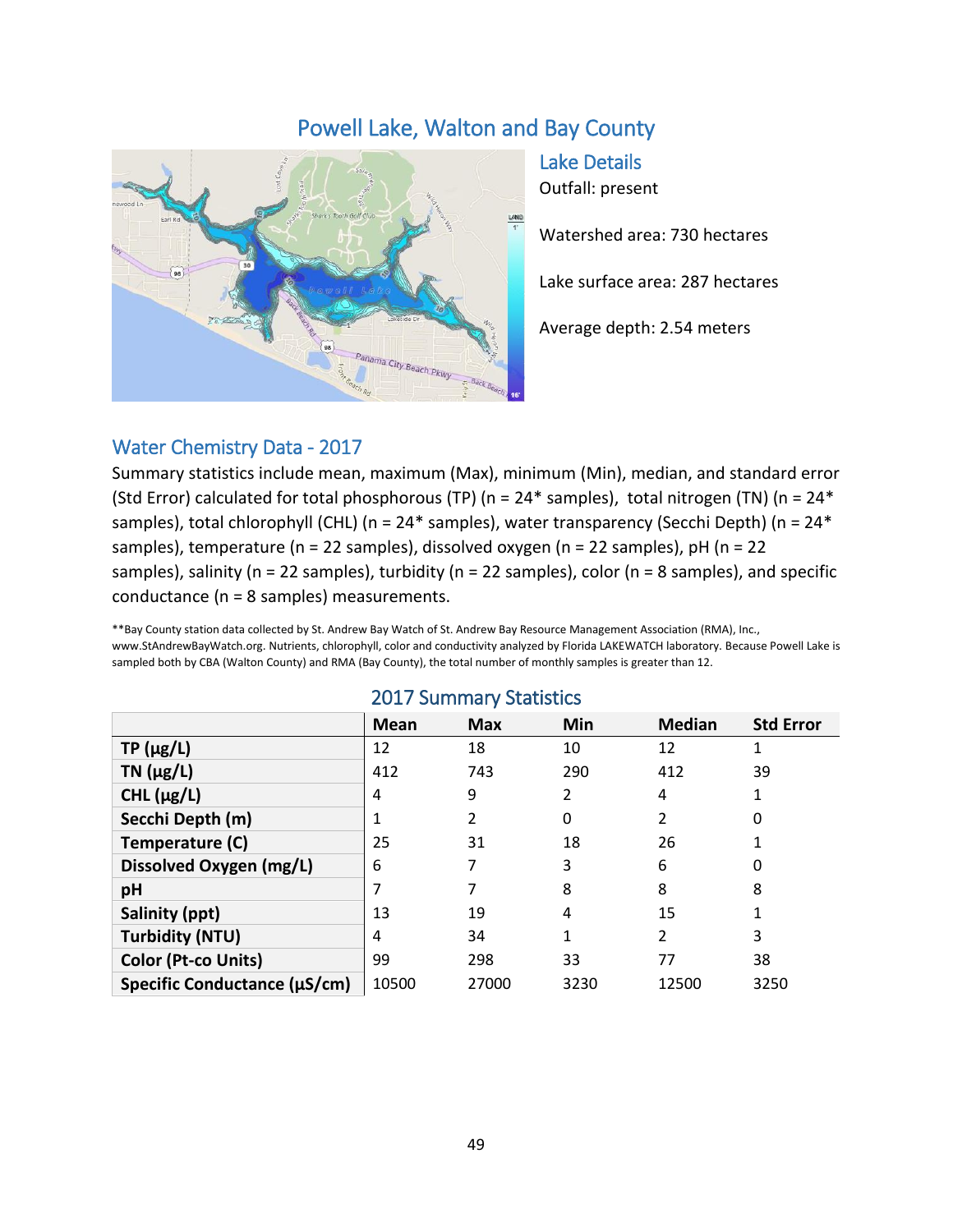## Water Chemistry Data - 1992 through 2017

Summary statistics include mean, maximum (Max), minimum (Min), median, and standard error (Std Error) summary statistics calculated on an annual basis using monthly data for total phosphorous (TP), total nitrogen (TN), total chlorophyll (CHL), water transparency (Secchi Depth), temperature, dissolved oxygen, pH, salinity, turbidity, color, and specific conductance. Summary statistics represent Long-Term analyses among annual means from 1992 through 2017.

|                              | <b>Mean</b> | <b>Max</b> | Min   | <b>Median</b> | <b>Std Error</b> |
|------------------------------|-------------|------------|-------|---------------|------------------|
| $TP(\mu g/L)$                | 14          | 24         | 11    | 13            |                  |
| TN $(\mu g/L)$               | 374         | 506        | 286   | 370           | 11               |
| CHL $(\mu g/L)$              | 4           | 6          | 2     | 4             | 0                |
| Secchi Depth (m)             | 2           | 2          | 1     | 2             | 0                |
| Temperature (C)              | 22          | 27         | 21    | 23            | 0                |
| Dissolved Oxygen (mg/L)      | 6           |            | 6     | 6             | 0                |
| pH                           | 8           |            | 8     | 8             | 9                |
| Salinity (ppt)               | 15          | 23         | 10    | 14            |                  |
| <b>Turbidity (NTU)</b>       | 2           | 9          | 1     | 2             |                  |
| Color (Pt-co Units)          | 40          | 99         | 22    | 41            |                  |
| Specific Conductance (µS/cm) | 18700       | 28000      | 10500 | 20300         | 1560             |

# Long-Term Summary Statistics